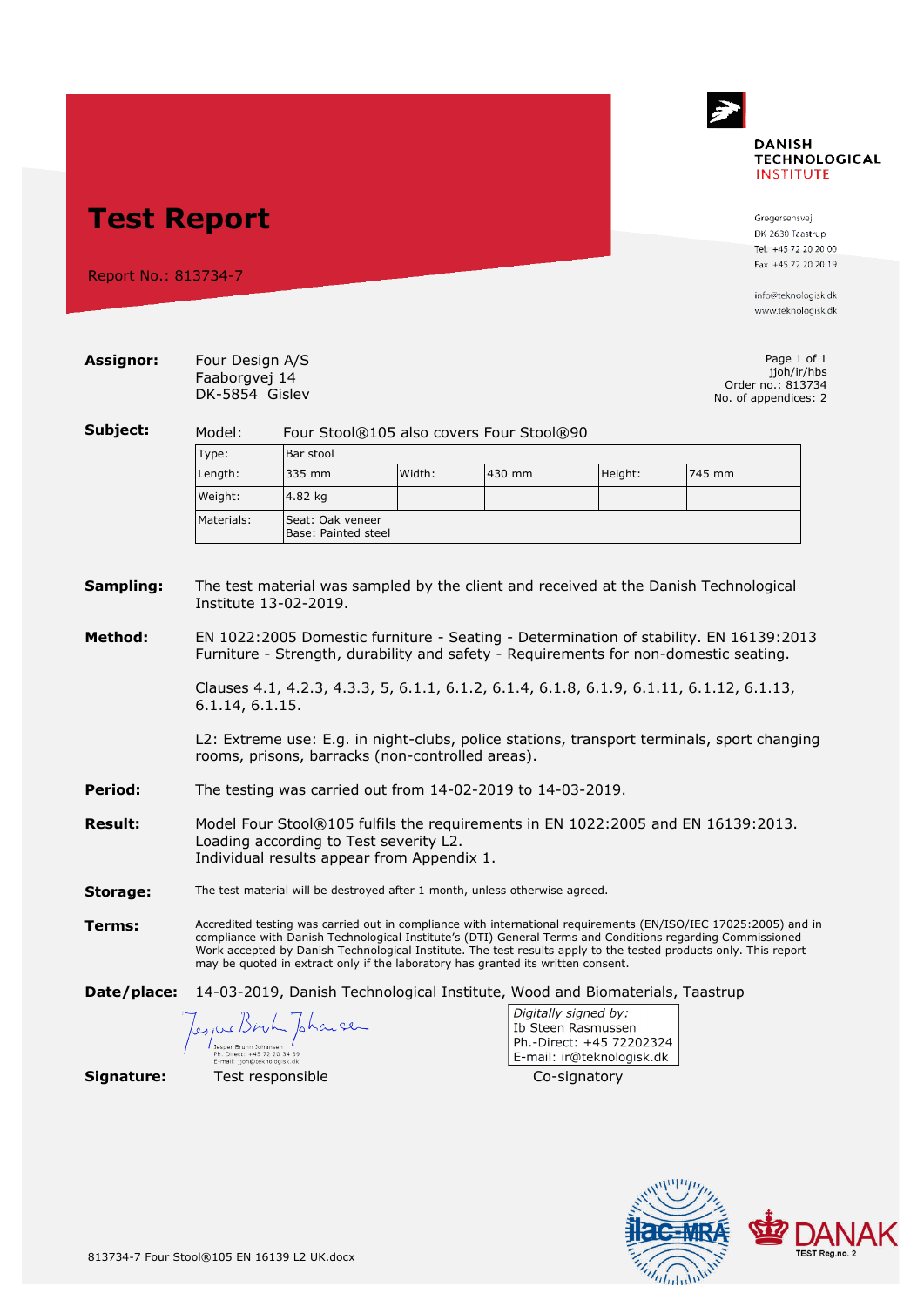| Order no.: | 813734-7    |
|------------|-------------|
| Appendix:  | 1           |
| Page:      | 1 of 1      |
| Initials:  | jjoh/ir/hbs |

## **Test of model: Four Stool®105**

## **Loading according to Test severity L2.**

| <b>Test</b>                                                             | <b>Test Method</b>      | <b>Cycles</b>    | Load                           | <b>Result</b> |
|-------------------------------------------------------------------------|-------------------------|------------------|--------------------------------|---------------|
| 4.1 General                                                             | EN 16139, 4.1           |                  |                                | Passed        |
| 4.2.2 Shear and squeeze points under<br>influence of powered mechanisms | EN 16139, 4.2.2         |                  |                                | N/A           |
| 4.2.3 Shear and squeeze points during use                               | EN 16139, 4.2.3         |                  |                                | Passed        |
| 4.3.2 Swivelling chairs                                                 | EN 1022                 |                  |                                | N/A           |
| 4.3.3 Non swivelling chairs                                             | EN 1022                 |                  |                                | Passed        |
| 4.4 Rolling resistance of the unloaded<br>chair                         | EN 16139, 4.4           |                  |                                | N/A           |
| 5 Strength and durability requirements                                  | EN 16139, 5             |                  |                                | Passed        |
| 6.1.1 Seat static load and back static load<br>test                     | EN 1728:2012, 6.4       | 10<br>10         | Seat: 2000 N<br>Back: 700 N    | Passed        |
| 6.1.2 Seat front edge static load                                       | EN 1728:2012, 6.5       | 10               | Seat: 1600 N                   | Passed        |
| 6.1.3 Vertical load on back rests                                       | EN 1728:2012, 6.6       |                  |                                | N/A           |
| 6.1.4 Foot rest static load test                                        | EN 1728:2012, 6.8       | 10               | 1600 N                         | Passed        |
| 6.1.4 Leg rest static load test                                         | EN 1728:2012, 6.9       |                  |                                | N/A           |
| 6.1.5 Arm rest sideways static load test                                | EN 1728:2012,<br>6.10   |                  |                                | N/A           |
| 6.1.6 Arm rest downwards static load test                               | EN 1728:2012,<br>6.11   |                  |                                | N/A           |
| 6.1.7 Vertical upwards static load on arm<br>rests                      | EN 1728:2012,<br>6.13   |                  |                                | N/A           |
| 6.1.8 Combined seat and back durability<br>test                         | EN 1728:2012,<br>6.17   | 200000<br>200000 | Seat: 1000 N<br>Back: 300 N    | Passed        |
| 6.1.9 Seat front edge durability test                                   | EN 1728:2012,<br>6.18   | 100000           | 800 N                          | Passed        |
| 6.1.10 Arm rest durability test                                         | EN 1728:2012,<br>6.20   |                  |                                | N/A           |
| 6.1.11 Foot rest durability test                                        | EN 1728:2012,<br>6.21   | 100000           | 1000 N                         | Passed        |
| 6.1.12 Leg forward static load test                                     | EN 1728:2012,<br>6.15   | 10               | Edge: 620 N)<br>(Seat: 1800 N) | Passed        |
| 6.1.13 Legs sideways static load test                                   | EN 1728:2012,<br>6.16   | 10               | Edge: 760 N)<br>(Seat: 1800 N) | Passed        |
| 6.1.14 Seat impact test                                                 | EN 1728:2012,<br>6.24   | 10               | 300 mm                         | Passed        |
| 6.1.15 Back impact test                                                 | EN 1728:2012,<br>6.25   | 10               | 330 mm / 48°                   | Passed        |
| 6.1.16 Arm Impact Test                                                  | EN 1728:2012,<br>6.26   |                  |                                | N/A           |
| 6.1.17 Drop test (multiple seating)                                     | EN 1728:2012,<br>6.27.1 |                  |                                | N/A           |
| 6.1.18 Auxiliary writing surface static load<br>test                    | EN 1728:2012,<br>6.14   |                  |                                | N/A           |
| 6.1.19 Auxiliary writing surface durability<br>test                     | EN 1728:2012,<br>6.22   |                  |                                | N/A           |
| 7 Information for use                                                   | EN 16139, 7             |                  |                                | N/A           |